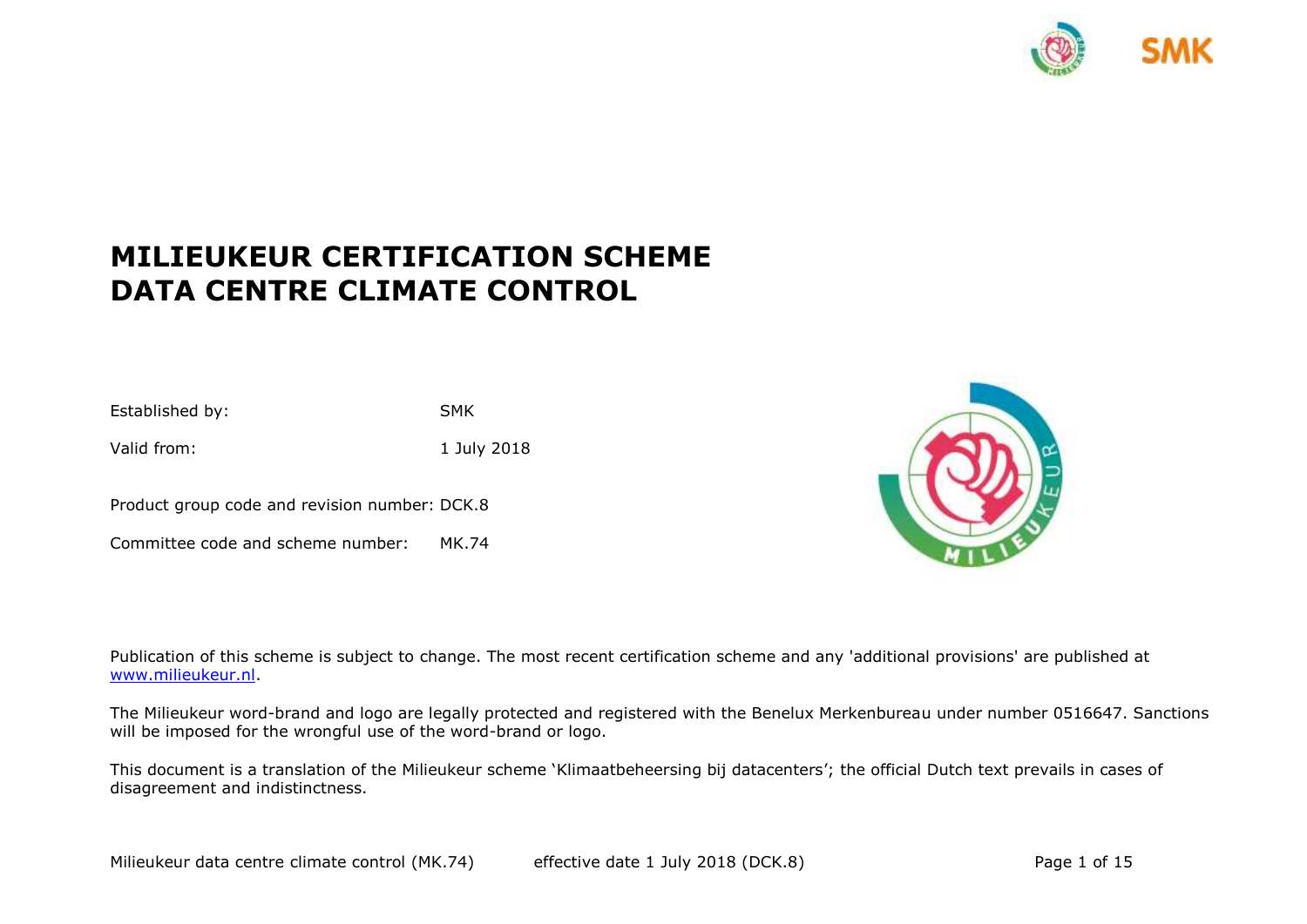

## <span id="page-1-0"></span>**Content**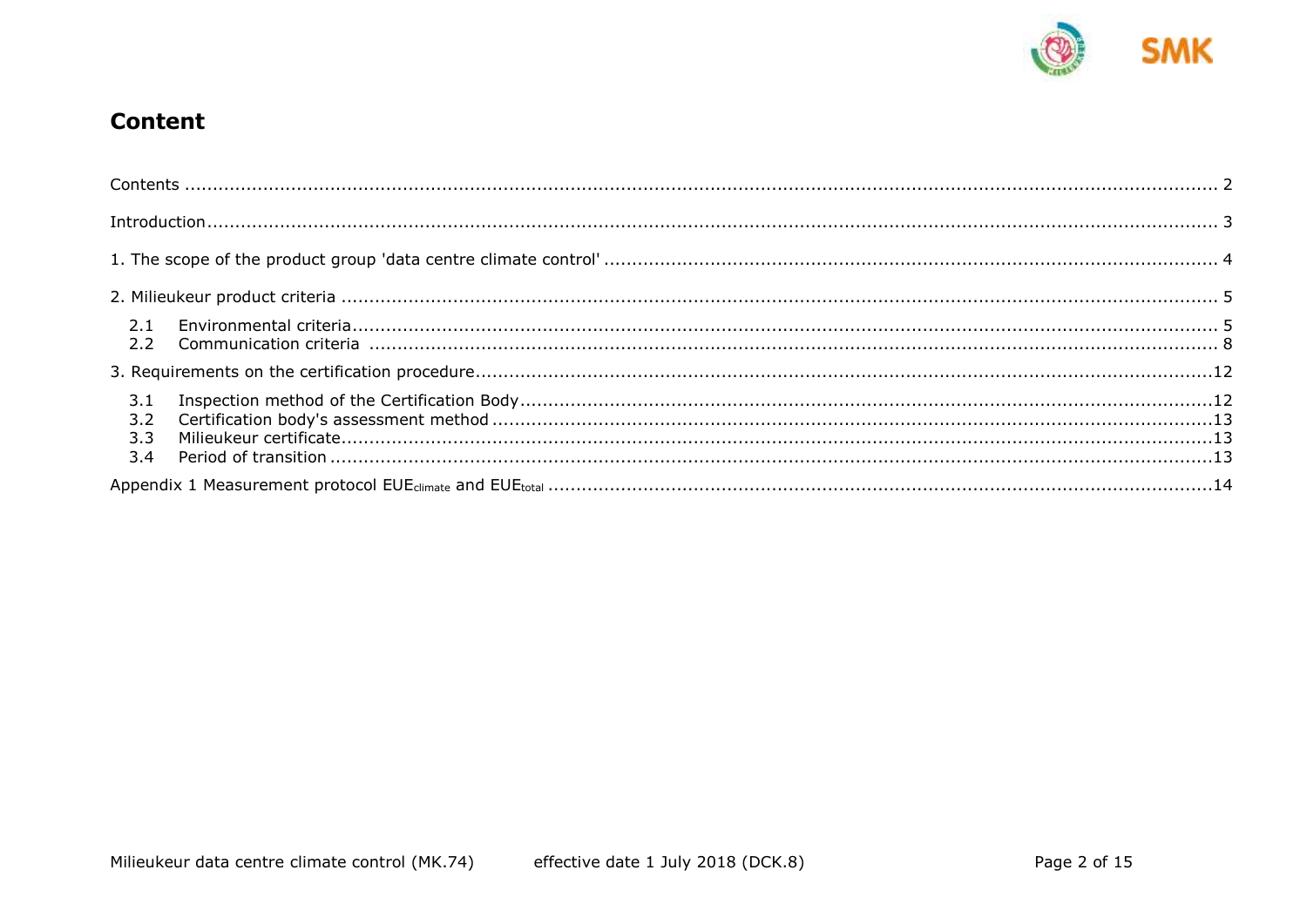

## <span id="page-2-0"></span>**Introduction**

All Milieukeur certification schemes are designed and administered by SMK (Stichting Milieukeur). The certification for Milieukeur is carried out by independent certification bodies (CBs) with whom SMK has signed a licensing agreement. The certification scheme describes the requirements which the Milieukeur applicant (or holder) must meet and how the CBs must inspect and evaluate. The document further contains specific conditions for the certification procedure (these apply in conjunction with general certification requirements of SMK).

The certification scheme is designed in such a way that companies that want to obtain (or retain) the Milieukeur certificate for their products or services, or other interested parties, can quickly form an idea of the requirements which the product or service has to meet.

This certification scheme concerns Milieukeur climate control at data centres. It may possibly form part of certification for data centres to be developed in the future, in which a broad range of sustainable measures are integrated. Measurements and key figures utilised in this certification scheme coordinate with those of Blue Angel (Der Blaue Engel), the German environmental certification for data centres. However, the product group to be certified under Blue Angel is a complete data centre, not only the data centre climate control, as is the case with Milieukeur.

Chapter 1 describes in greater detail which products can be awarded a Milieukeur certificate: climate control systems tasked with providing the required conditioning in a data centre or parts of it consisting of separate data rooms, and keeping them within the tolerance of the ICT equipment and UPS. Climate control for server rooms managed for private use is also included; ventilation as an integral part of the ICT equipment itself is not included. A product can only be certified if it falls within the scope of the product group.

The core of the certification scheme for data centre climate control consists of the Milieukeur requirements which the product must meet (Chapter 2). The Milieukeur product criteria for data centre climate control consist of environmental criteria (paragraph 2.1) and criteria for external communication by Milieukeur applicants and holders (paragraph 2.2). These criteria are important in the first place for Milieukeur applicants and holders. Each criterion mentions the subject (this is sometimes expressed as a goal), the requirement, and the method to comply. The Milieukeur requirements are non-statutory; only in special cases is legislation referred to. It is a condition for Milieukeur certification that a business adheres to the (inter)national and regional legislation and regulations.

Chapter 3 describes the requirements of the certification procedure. Of particular importance for Milieukeur applicants (and holders) are the conditions set for the CBs procedures (paragraph 3.1) and the evaluation method (paragraph 3.2).

Questions about the application and certification process can best be addressed to one of the CBs. Information on the CBs is published on [www.](http://www.smk.nl/) [milieukeur.nl.](http://www.smk.nl/) The certification costs consist of an application fee, the costs of the CB, and a fee to SMK for using the label (the rates of SMK can be found on the website).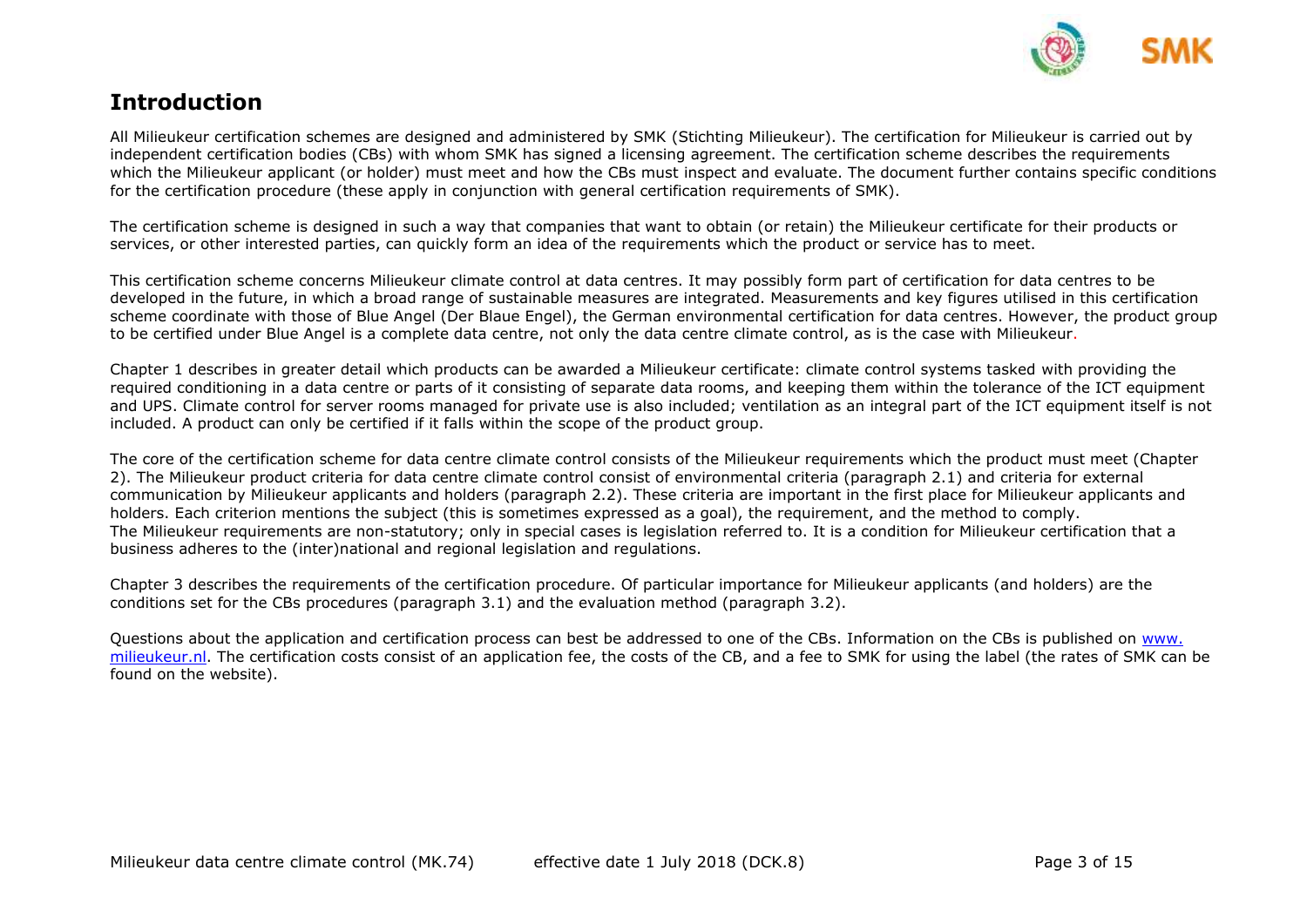

### <span id="page-3-0"></span>**1. The scope of the product group 'data centre climate control'**

#### **The product group data centre climate control concerns:**

- climate control systems (refrigeration, ventilation, (de)humidification) tasked with providing the necessary conditioning in a data centre or in parts of it consisting of separate data rooms and to keep them within the tolerance of the ICT equipment and UPS. This concerns a mixture of measures to be taken, of which the climate control installation units themselves form part. Differentiation is made between existing and new build situations;
- the installations that support the functioning of the climate control systems;
- the climate control of server rooms that are managed by a business, government organisation or educational establishment themselves for their own use.

#### **Definition of a data room**

A data room is a separate computer room within a data centre, for which climate control is arranged separately and for which energy provision can be measured separately.

#### **Products that do not qualify for Milieukeur**

Ventilation of the servers (ventilators in the ICT equipment) themselves specifically do not fall under the product group; that is an integral part of the ICT equipment.

#### **Definition of a new build situation**

A new build situation with regard to a data centre is a situation in which the data centre, or parts of it in the form of separate data rooms, were not constructed prior to 1 January 2009. This concerns data centres in wholly new buildings or a new data centre being created in an existing building.

### **Milieukeur applicant**

The applicant is the party that manages the climate control system, the data centre.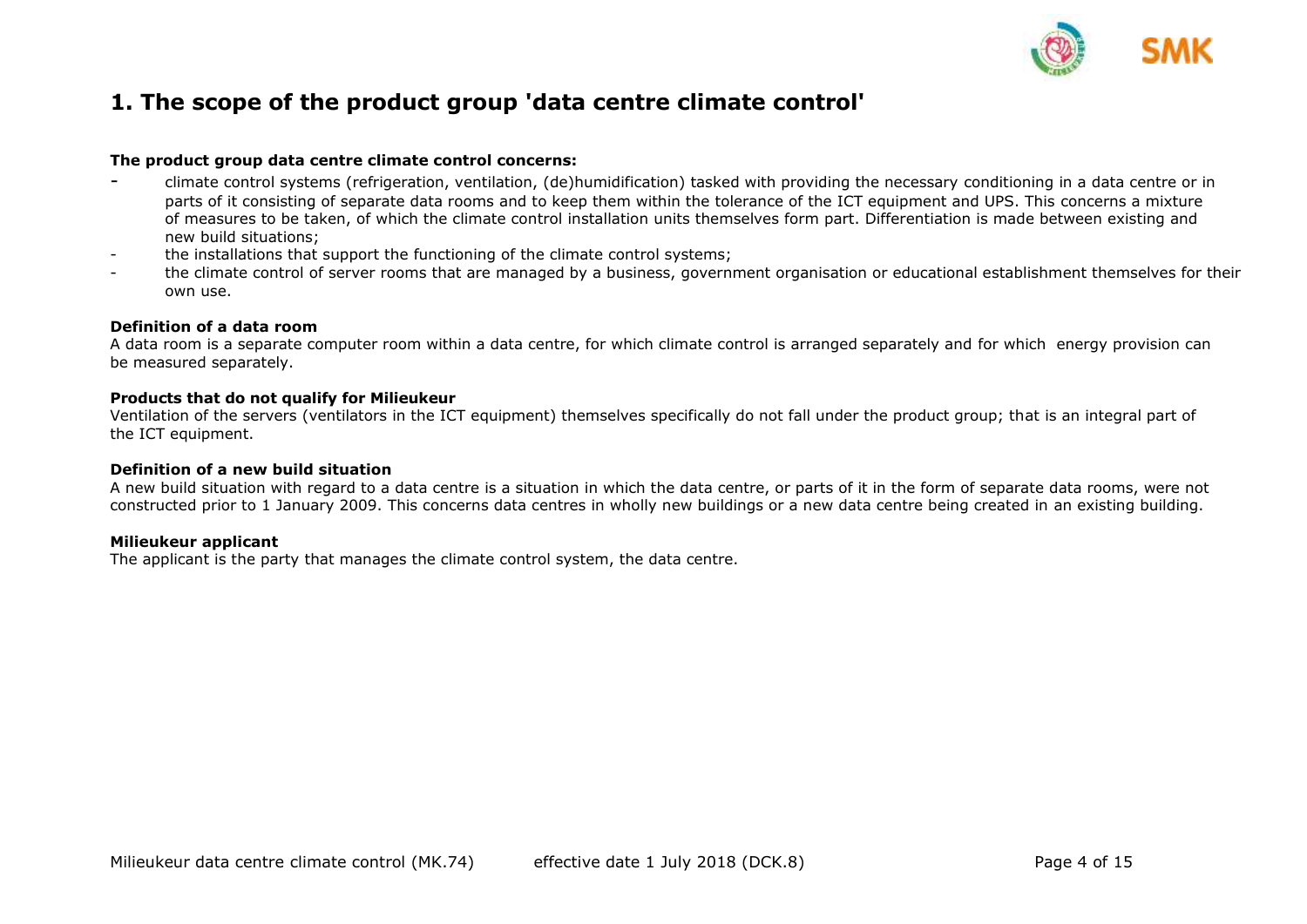

## <span id="page-4-0"></span>**2. Milieukeur product criteria**

### <span id="page-4-1"></span>**2.1 Environmental criteria**

| <b>Environmental</b>                               | <b>Requirement</b>                                                                                                                                                                                                                                                                                     | <b>Method</b>                                                                                                                                                                                                                                                                                                                                                                                                                                                                                                                                                                                                                                                                                | <b>Type</b> | Level <sup>a)</sup> |
|----------------------------------------------------|--------------------------------------------------------------------------------------------------------------------------------------------------------------------------------------------------------------------------------------------------------------------------------------------------------|----------------------------------------------------------------------------------------------------------------------------------------------------------------------------------------------------------------------------------------------------------------------------------------------------------------------------------------------------------------------------------------------------------------------------------------------------------------------------------------------------------------------------------------------------------------------------------------------------------------------------------------------------------------------------------------------|-------------|---------------------|
| aspect                                             |                                                                                                                                                                                                                                                                                                        |                                                                                                                                                                                                                                                                                                                                                                                                                                                                                                                                                                                                                                                                                              |             |                     |
| 2.1.1<br>Energy performance<br>existing situation  | - the climate control system has an<br>EUE <sub>climate</sub> of maximum $1.25$ and an<br>$EUEtotal$ of maximum 1.4<br>- the applicant must show in writing that<br>a new build situation does not apply<br>for the data centre or the separate<br>data rooms for which Milieukeur is<br>being applied | - inspection of annual test report measurements according to<br>measuring protocol (see Appendix 1)<br>- if measurements are being taken for the first time: inspection of<br>test report measurements according to 'Measurement protocol of<br>averages' (see Appendix 1), a reduced procedure lasting two<br>months<br>- inspection of measurement set-up (see Appendix 1) at the location<br>- inspection of current state of data centre, or parts of it in the form<br>of separate data rooms for which Milieukeur is requested, with<br>regard to the conformity with dated construction drawings and a<br>determination as to whether it does indeed concern an existing<br>situation | Obligatory  | Major               |
| 2.1.2<br>Energy performance<br>new build situation | - the climate control system has an<br>EUE <sub>climate</sub> of maximum $1.15$ and an<br>EUEtotal of maximum 1.3                                                                                                                                                                                      | - inspection of annual test report measurements according to<br>measuring protocol (see Appendix 1)<br>- if measurements are being taken for the first time: inspection of<br>test report measurements according to "Measurement protocol of<br>averages" (see Appendix 1), a reduced procedure lasting two<br>months<br>- inspection of measurement set-up (see Appendix 1) at the location                                                                                                                                                                                                                                                                                                 | Obligatory  | Major               |
| 2.1.3<br>Coolants in existing<br>situation         | Only coolants with the following<br>properties are permitted in data rooms<br>to be certified and the associated<br>technical areas:<br>- Ozone Depletion Potential = 0                                                                                                                                | Inspection of product specifications of technical file                                                                                                                                                                                                                                                                                                                                                                                                                                                                                                                                                                                                                                       | Obligatory  | Major               |
|                                                    | - Global Warming Potential $\leq$ 5; with<br>the exception of HFKs<br>(hydrofluorcarbons), under the<br>condition that no more than 5% of the<br>refrigerant leaks away annually                                                                                                                       | Inspection of compliance with the 'European directive on standard<br>leakage checks for stationary refrigeration' (EC no. 842/2006) via the<br>'Regulation on certain fluorinated greenhouse gasses and regulated<br>substances in refrigeration units' (VROM no. DGM/K&L200905964).                                                                                                                                                                                                                                                                                                                                                                                                         |             |                     |
|                                                    | There are no criteria with regard to this<br>aspect for the other rooms of the data<br>centre.                                                                                                                                                                                                         |                                                                                                                                                                                                                                                                                                                                                                                                                                                                                                                                                                                                                                                                                              |             |                     |

a) Nonconformities are subdivided into the levels major and minor. In the event of a major nonconformity, a period of three months will be agreed for adapting the situation, with a minor a period of a maximum of six months (see paragraph 3.3).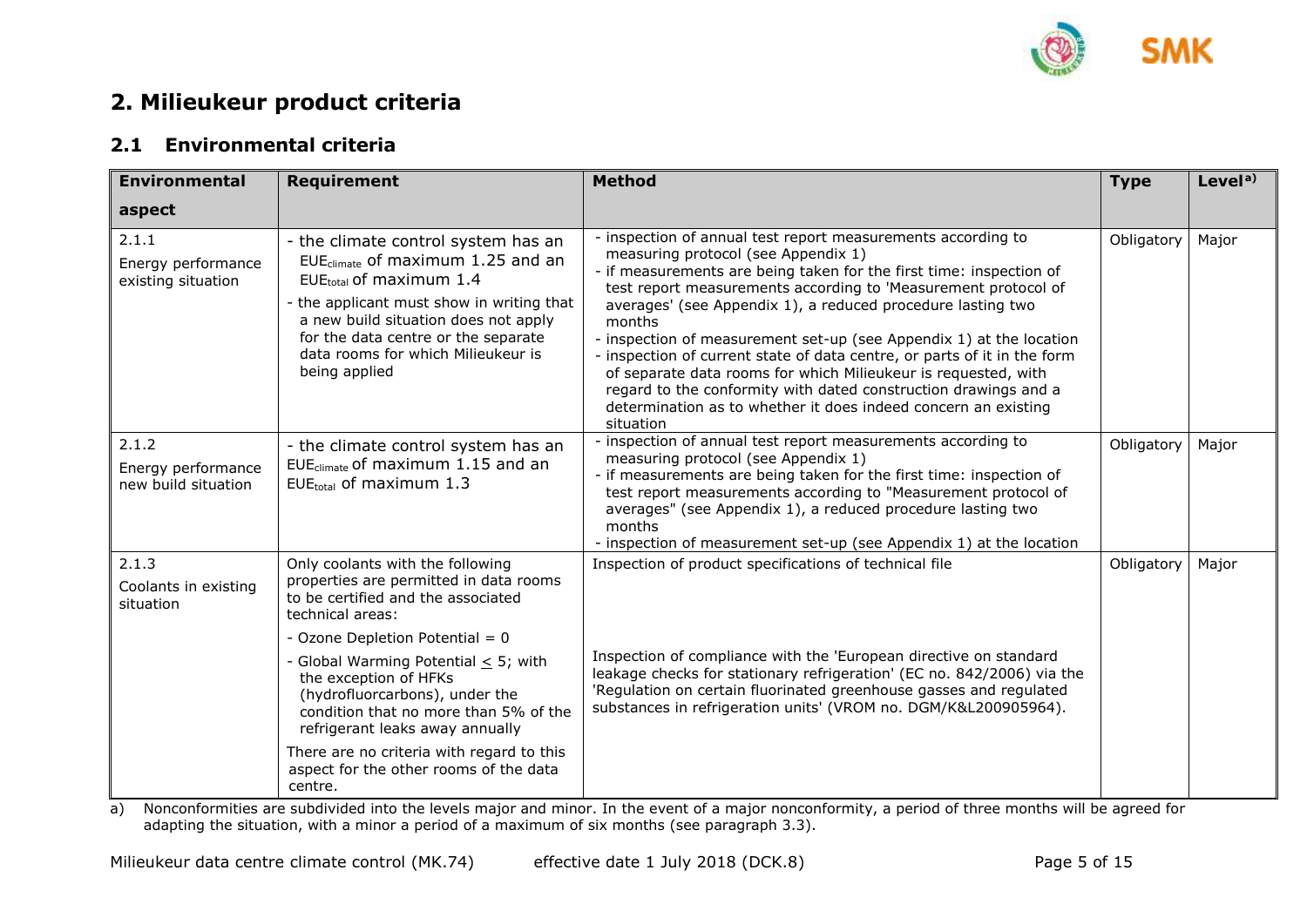

| <b>Environmental</b>                   | <b>Requirement</b>                                                                                                                                                                                                                                                                                                                                                                          | <b>Method</b>                                                                                                                                                                                                                                                                                                                                                                                                                 | <b>Type</b> | <b>Level</b> |
|----------------------------------------|---------------------------------------------------------------------------------------------------------------------------------------------------------------------------------------------------------------------------------------------------------------------------------------------------------------------------------------------------------------------------------------------|-------------------------------------------------------------------------------------------------------------------------------------------------------------------------------------------------------------------------------------------------------------------------------------------------------------------------------------------------------------------------------------------------------------------------------|-------------|--------------|
| aspect                                 |                                                                                                                                                                                                                                                                                                                                                                                             |                                                                                                                                                                                                                                                                                                                                                                                                                               |             |              |
| 2.1.4<br>Refrigerants in new           | Only refrigerants with the following properties<br>are permitted in data rooms to be certified:                                                                                                                                                                                                                                                                                             | Inspection of product specifications of technical file                                                                                                                                                                                                                                                                                                                                                                        | Obligatory  | Major        |
| build situation                        | - Ozone Depletion Potential = $0$                                                                                                                                                                                                                                                                                                                                                           |                                                                                                                                                                                                                                                                                                                                                                                                                               |             |              |
|                                        | - Global Warming Potential < 5                                                                                                                                                                                                                                                                                                                                                              |                                                                                                                                                                                                                                                                                                                                                                                                                               |             |              |
|                                        | For the remaining technical areas directly<br>associated with the room(s) to be certified,<br>HFKs are permitted under the condition that<br>not more than 5% of the refrigerant leaks<br>away annually. For other refrigerants the<br>following continues to apply: ODP=0, GWP $\leq$<br>5.<br>There are no criteria with regard to this aspect<br>for the other rooms of the data centre. | Inspection of compliance with the 'European directive on standard<br>leakage checks for stationary refrigeration' (EC no. 842/2006) via<br>the 'Regulation on certain fluorinated greenhouse gasses and<br>regulated substances in refrigeration units' (VROM no.<br>DGM/K&L200905964), including for the presence of leakage<br>detection equipment in the event of a minimum of three<br>kilograms of refrigerant per unit. |             |              |
| 2.1.5                                  | The annual process-related drinking water                                                                                                                                                                                                                                                                                                                                                   | Inspection of presence of water meter that complies with EN                                                                                                                                                                                                                                                                                                                                                                   | Obligatory  | Major        |
| Water consumption                      | consumption is lower than 6 m3 per kW of<br>installed IT capacity.                                                                                                                                                                                                                                                                                                                          | 14154                                                                                                                                                                                                                                                                                                                                                                                                                         |             |              |
|                                        |                                                                                                                                                                                                                                                                                                                                                                                             | Inspection of annual water consumption and energy use of IT                                                                                                                                                                                                                                                                                                                                                                   |             |              |
| 2.1.6                                  |                                                                                                                                                                                                                                                                                                                                                                                             | (see measurement protocol in Appendix 1)<br>Obligatory                                                                                                                                                                                                                                                                                                                                                                        |             |              |
| Compliance with the<br>Environmental   | - The applicant has all the required<br>environmental licences and/or meets the<br>Activity resolution.                                                                                                                                                                                                                                                                                     | Inspection of presence of environmental licenses<br>Information from the data centre applicant and/or check with the<br>competent authority.                                                                                                                                                                                                                                                                                  |             | Major        |
| licences of the<br>Activity resolution | - The applicant has no outstanding instructions<br>from the competent authority concerning<br>determination by the competent authority of<br>failure to comply or not sufficiently with the<br>environmental regulations.                                                                                                                                                                   |                                                                                                                                                                                                                                                                                                                                                                                                                               |             |              |
| 2.1.7<br>Green electricity             | The electricity system demonstrably meets the<br>applicable Environmental criteria for green<br>electricity of 15 May 2018 (MK67, GE.13) <sup>b)</sup> .                                                                                                                                                                                                                                    | Inspection of demonstrable compliance with Environmental<br>criteria for green electricity of 15 May 2018 (MK67, GE.13) <sup>c)</sup> . A<br>valid Environmental certificate for the green electricity consumed<br>suffices as proof.                                                                                                                                                                                         | Optional    | Major        |

b) The environmental criteria for green electricity can be downloaded from the following website: http://www.milieukeur.nl/36/m/certificeren/index.html?product=578 (only in Dutch)

c) It must be demonstrated that the electricity used meets the environmental requirements of the Milieukeur certification scheme for green electricity of 15 May 2018 (MK, GE.13), but the electricity does not have to be Milieukeur-certified. A declaration of conformity is required from a CB that has a licence agreement with SMK for the certification of Milieukeur green electricity.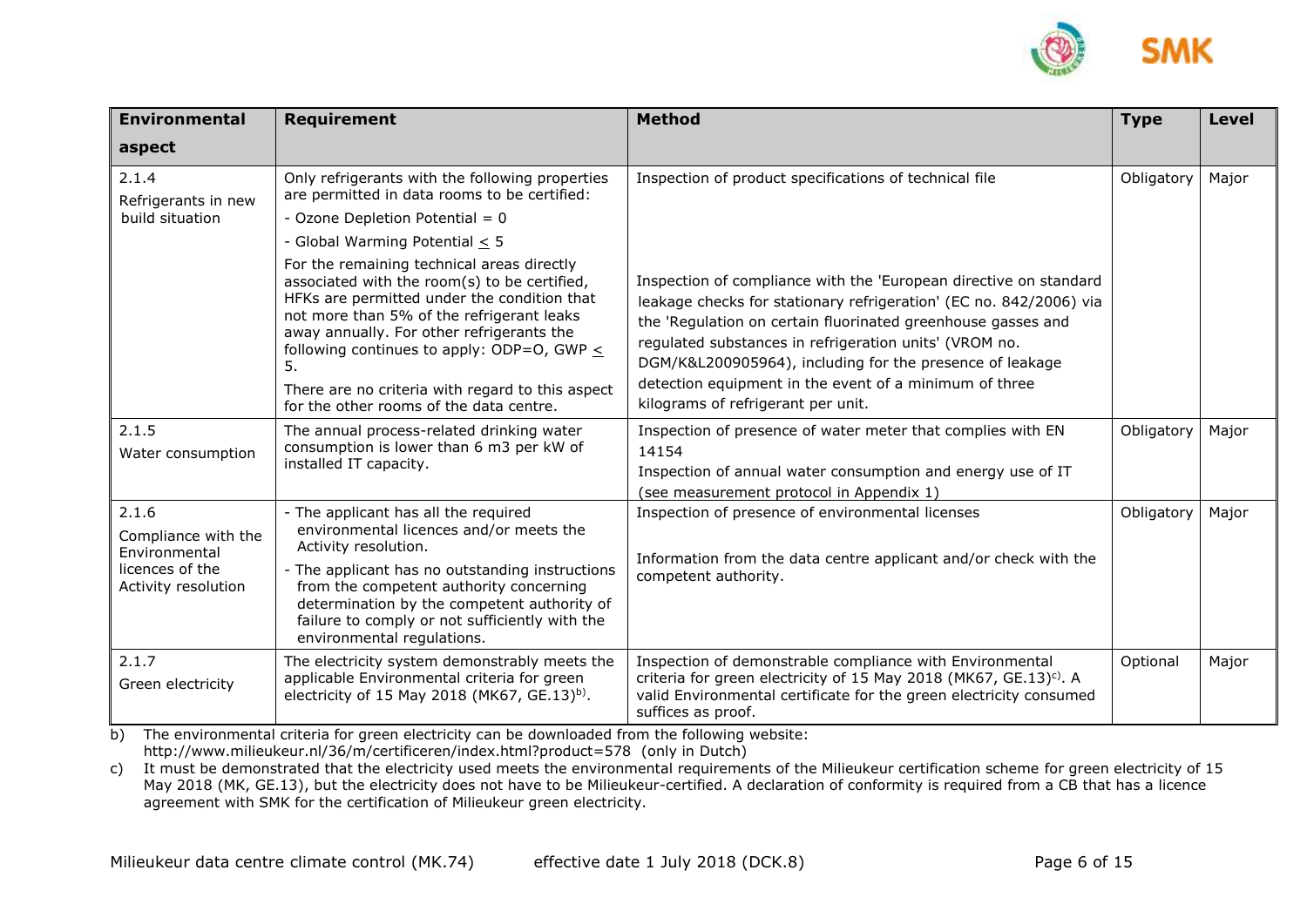

| <b>Environmental</b>                           | Requirement                                                                                                                                                                                                                                                                                 | <b>Method</b>                                                                                                                                                                                                                                                                                                                       | <b>Type</b> | <b>Level</b> |
|------------------------------------------------|---------------------------------------------------------------------------------------------------------------------------------------------------------------------------------------------------------------------------------------------------------------------------------------------|-------------------------------------------------------------------------------------------------------------------------------------------------------------------------------------------------------------------------------------------------------------------------------------------------------------------------------------|-------------|--------------|
| aspect                                         |                                                                                                                                                                                                                                                                                             |                                                                                                                                                                                                                                                                                                                                     |             |              |
| 2.1.8<br>Green electricity                     | Of the total energy consumption, the data<br>centre generates a minimum of 25% of<br>green electricity itself.                                                                                                                                                                              | Inspection of demonstrable self-generation of green electricity by<br>means of separate registration of such generation via a kWh meter,<br>which must meet IEC 62053-22 as a minimum.<br>Determination of the amount of total energy consumption.<br>Visual inspection for the presence of equipment used for self-<br>generation. | Optional    | Major        |
| 2.1.9<br>Natural refrigerants                  | For climate control of the data rooms only<br>refrigerants on the basis of air and water<br>are used.                                                                                                                                                                                       | Inspection of product specifications of technical file                                                                                                                                                                                                                                                                              |             | Major        |
| 2.1.10<br>Fire retardants                      | No brominated fire retardants are used in<br>the plastics of the data centre climate<br>control system.                                                                                                                                                                                     | Inspection of product specifications in technical file on the basis of a<br>declaration from the supplier that the plastics are bromine-free.                                                                                                                                                                                       |             | Major        |
| 2.1.11<br>Use of chemicals in<br>cooling water | - The treatment of cooling water takes<br>place without chemicals or with agents<br>that are easily biodegradable.<br>- An exception is statutory legionella<br>control: for this purpose it is permissible<br>to treat the cooling water with a control<br>agent based on active chlorine. | Inspection of product specifications of technical file<br>Ready biodegradability must be proven according to test method<br>OECD-301/EU C.4<br>If active chlorine is used: inspection that it is used only for<br>compliance with the statutory requirements concerning legionella<br>control from the Activities resolution.       | Optional    | Major        |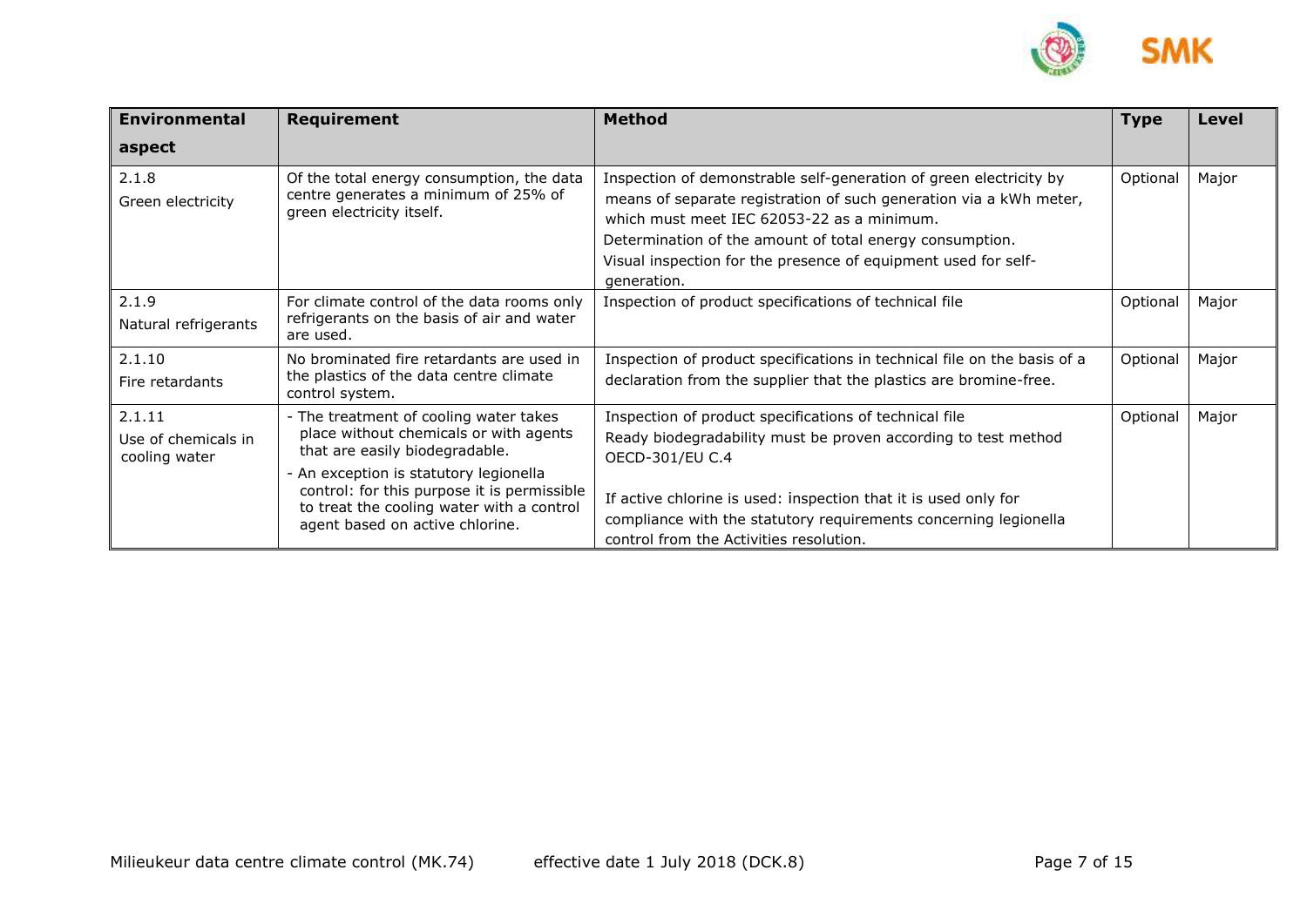

## <span id="page-7-0"></span>**2.2 Communication requirements**

| <b>Communication aspect</b>                   | <b>Criteria</b>                                                                                                                                                                                                                                                                                                                                                                                                                                                                                                                                                                                                                                                                                                                                                                                                                                                                                                                                                                                                                                                                                                                                                                                                                                                                                                                                                                                                                                                                                                                                                                                                                                                                                                                                                                                                                                                                                                                                                                                                                                                                                                                                                       | <b>Method</b>                                                                                                                                                                                                                                                                                                                                                                                                                                                                                                                                                                                                                                                                                                                                                                             | <b>Level</b> |
|-----------------------------------------------|-----------------------------------------------------------------------------------------------------------------------------------------------------------------------------------------------------------------------------------------------------------------------------------------------------------------------------------------------------------------------------------------------------------------------------------------------------------------------------------------------------------------------------------------------------------------------------------------------------------------------------------------------------------------------------------------------------------------------------------------------------------------------------------------------------------------------------------------------------------------------------------------------------------------------------------------------------------------------------------------------------------------------------------------------------------------------------------------------------------------------------------------------------------------------------------------------------------------------------------------------------------------------------------------------------------------------------------------------------------------------------------------------------------------------------------------------------------------------------------------------------------------------------------------------------------------------------------------------------------------------------------------------------------------------------------------------------------------------------------------------------------------------------------------------------------------------------------------------------------------------------------------------------------------------------------------------------------------------------------------------------------------------------------------------------------------------------------------------------------------------------------------------------------------------|-------------------------------------------------------------------------------------------------------------------------------------------------------------------------------------------------------------------------------------------------------------------------------------------------------------------------------------------------------------------------------------------------------------------------------------------------------------------------------------------------------------------------------------------------------------------------------------------------------------------------------------------------------------------------------------------------------------------------------------------------------------------------------------------|--------------|
| 2.2.1<br>Milieukeur logo<br>duurzame<br>keuze | Milieukeur is a registered quality mark of SMK and is intended for Milieukeur<br>certified products and services. Use of the logo by quality mark holders is not<br>obligatory. The following conditions apply to the use of the Milieukeur (logo) and<br>wording:<br>Application of the Milieukeur logo and wording is only permitted after<br>prior written permission from the certification body (CB). Permission will<br>be granted to the Milieukeur holder responsible for the correct use of the<br>Milieukeur logo and wording;<br>The use of the Milieukeur logo and wording is permitted on invoices and<br>letterheads, on service-related communications and on promotional material<br>such as websites, brochures and catalogues. A condition for this is that<br>there is a clear relationship with the certified products or services.<br>Their use for instance on the letterhead is not possible if the letterhead is also<br>used to communicate non-Milieukeur-certified products and services:<br>Permitted (for example):<br>'Business X has Milieukeur for product/service Y';<br>Not permitted (for example): 'Business X has Milieukeur';<br>If a Milieukeur logo is used, the unique registration number allocated by the CB<br>must also be shown;<br>The unique registration number must always show the name or abbreviation of<br>the CB;<br>The use of the Milieukeur logo and the unique registration number is only<br>permitted in a business's own communications in relation to their own products<br>or services with Milieukeur; the Milieukeur logo can be used with or without<br>'Een duurzame keuze' by the certificate holder in communications.<br>The Milieukeur logo or wording must not exceed the size and impact of the<br>$\blacksquare$<br>product, brand and/or trade name. Only communication and presentation as a<br>quality mark is permitted. Any suggestion that Milieukeur is a trade mark is not<br>permitted.<br>For requirements for (graphic) depictions of the logo please consult the 'Milieukeur<br>logo guidelines'. These can be downloaded at: www.milieukeur.nl or requested at<br>smk@smk.nl. | Detection by inspection by<br>observation of:<br>- websites<br>- advertising brochures<br>- advertisements<br>- posters<br>- etc.<br>Supervision by CB and SMK:<br>In order to retain trust in the<br>Milieukeur quality mark (for<br>both buyers, consumers and<br>other quality mark holders)<br>the rules lodged for the use<br>of the Milieukeur name and<br>logo are adhered to. In this<br>context see the Milieukeur<br><b>Certification System</b><br>Regulation of 11 March 2010,<br>Articles 4 (Image) and 5<br>(Legal protection of<br>Milieukeur) and lodging of the<br>collective word/image at the<br>Benelux Trademarks Office<br>(12-08-1992/registration<br>number 0516647). The<br>general terms and conditions<br>of the Environmental<br>Advertising Code also apply. | Minor        |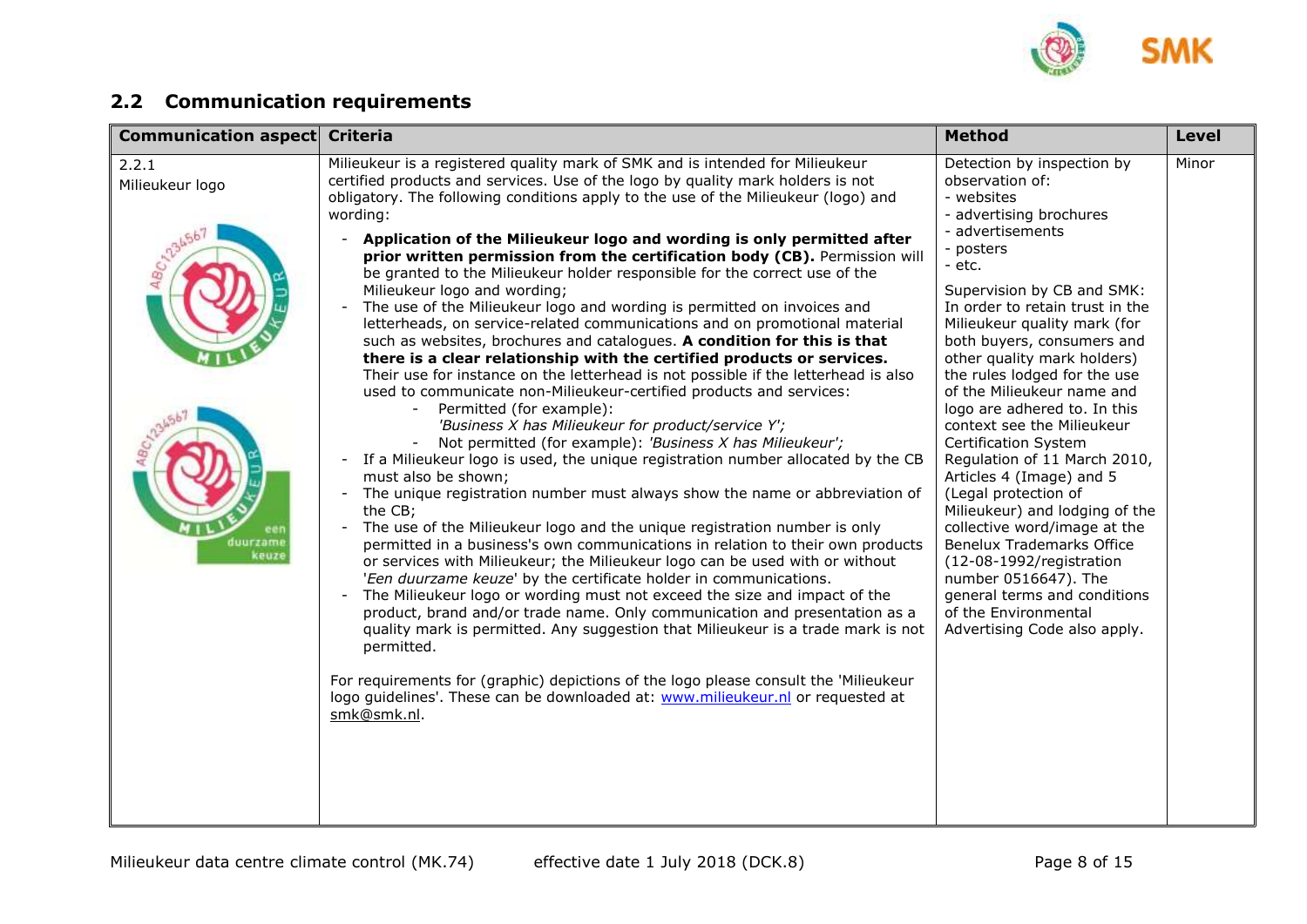

| Milieukeur product information<br>If text about Milieukeur is placed on a product or in relation to a service, the<br>following may be stated: 'The criteria of Milieukeur were developed by SMK and are<br>realised with the cooperation and input from producers, retailers, government,<br>scientists, environmentalists and consumer organisations.' If you would like more<br>information about Milieukeur please contact SMK, Alexanderveld 7, 2585 DB Den<br>Haag, or visit our website at www.smk.nl'. |  |
|----------------------------------------------------------------------------------------------------------------------------------------------------------------------------------------------------------------------------------------------------------------------------------------------------------------------------------------------------------------------------------------------------------------------------------------------------------------------------------------------------------------|--|
| Milieukeur logo<br>Milieukeur is a registered quality mark of SMK and is intended for Milieukeur<br>certified products and services. The conditions of this certification scheme apply to<br>any application of the Milieukeur logo and wording.<br>Milieukeur - a sustainable choice<br>The slogan 'Milieukeur - een duurzame keuze' (Milieukeur - a sustainable choice) is<br>registered with the Slogan Committee of the Advertising Association (GvR) under<br>number 1001033.                             |  |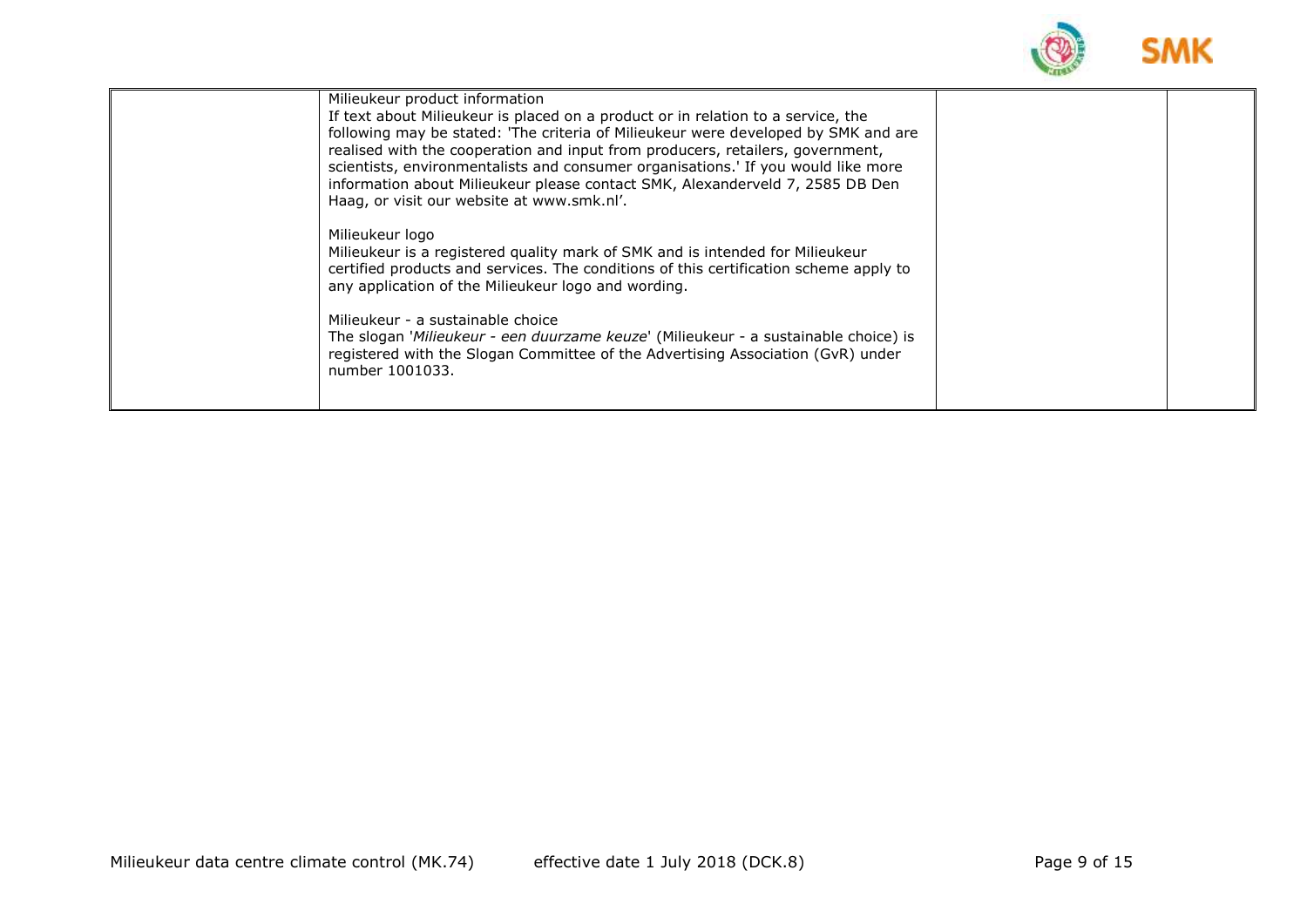

| <b>Communication</b>                                                                  | <b>Requirement</b>                                                                                                                                                                                                                                                                                                                                                           | <b>Method</b>                                                                                                                                                                                                                                                                                                                                                                                                                                                                                                                              | <b>Level</b> |
|---------------------------------------------------------------------------------------|------------------------------------------------------------------------------------------------------------------------------------------------------------------------------------------------------------------------------------------------------------------------------------------------------------------------------------------------------------------------------|--------------------------------------------------------------------------------------------------------------------------------------------------------------------------------------------------------------------------------------------------------------------------------------------------------------------------------------------------------------------------------------------------------------------------------------------------------------------------------------------------------------------------------------------|--------------|
| aspect                                                                                |                                                                                                                                                                                                                                                                                                                                                                              |                                                                                                                                                                                                                                                                                                                                                                                                                                                                                                                                            |              |
| 2.2.2<br>Other environmental<br>claims and environmental<br>logos                     | If any environmental claims other than Milieukeur or other environmental logos are<br>shown with the Milieukeur logo, prior written approval from SMK is required.<br>The environmental advertising code Milieu Reclame Code must be complied with, in<br>particular with regard to designations and symbols in Article 7, 'aanduidingen en<br>symbolen'.                    | Detection by inspection by<br>observation of:<br>- websites<br>- advertising brochures<br>- advertisements<br>- posters<br>- etc.                                                                                                                                                                                                                                                                                                                                                                                                          | Minor        |
| 2.2.3<br>Provision of information<br>about EUE <sub>climate</sub> (optional)          | The value for EUE <sub>climate</sub> - as determined in accordance with the measurement protocol<br>contained in Appendix 1 - may be stated on the Milieukeur certificate (optional), in<br>the form of the energy performance EUE <sub>climate</sub> measured over the course of a year<br>(existing situation: requirement 2.1.1, new build situation: requirement 2.1.2). | Inspection of annual<br>research report<br>measurements (over the<br>course of a year) in<br>accordance with<br>measurement protocol (see<br>Appendix 1)                                                                                                                                                                                                                                                                                                                                                                                   | Major        |
| 2.2.4 Provision of<br>information about the use<br>of green electricity<br>(optional) | The following may be stated on the Milieukeur certificate (optional):<br>the fact that the electricity used meets the applicable Milieukeur criteria for green<br>electricity, if requirement 2.1.7 is satisfied;<br>the percentage of the total energy consumption that the data centre generates<br>itself (at least 25%), if requirement 2.1.8 is satisfied.              | nspection of the<br>demonstrable compliance<br>with the Milieukeur criteria<br>for green electricity of 15<br>May 2018 (MK67, GE.13)<br>and/or<br>nspection of the<br>demonstrable self-<br>generation of green<br>electricity by means of<br>separate registration of<br>such generation via a kWh<br>meter, which must meet<br>the requirements of IEC<br>62053-22 at a minimum;<br>determination of the share<br>of the total energy<br>consumption; visual<br>inspectionfor the presence<br>of equipment used for self-<br>generation. | Major        |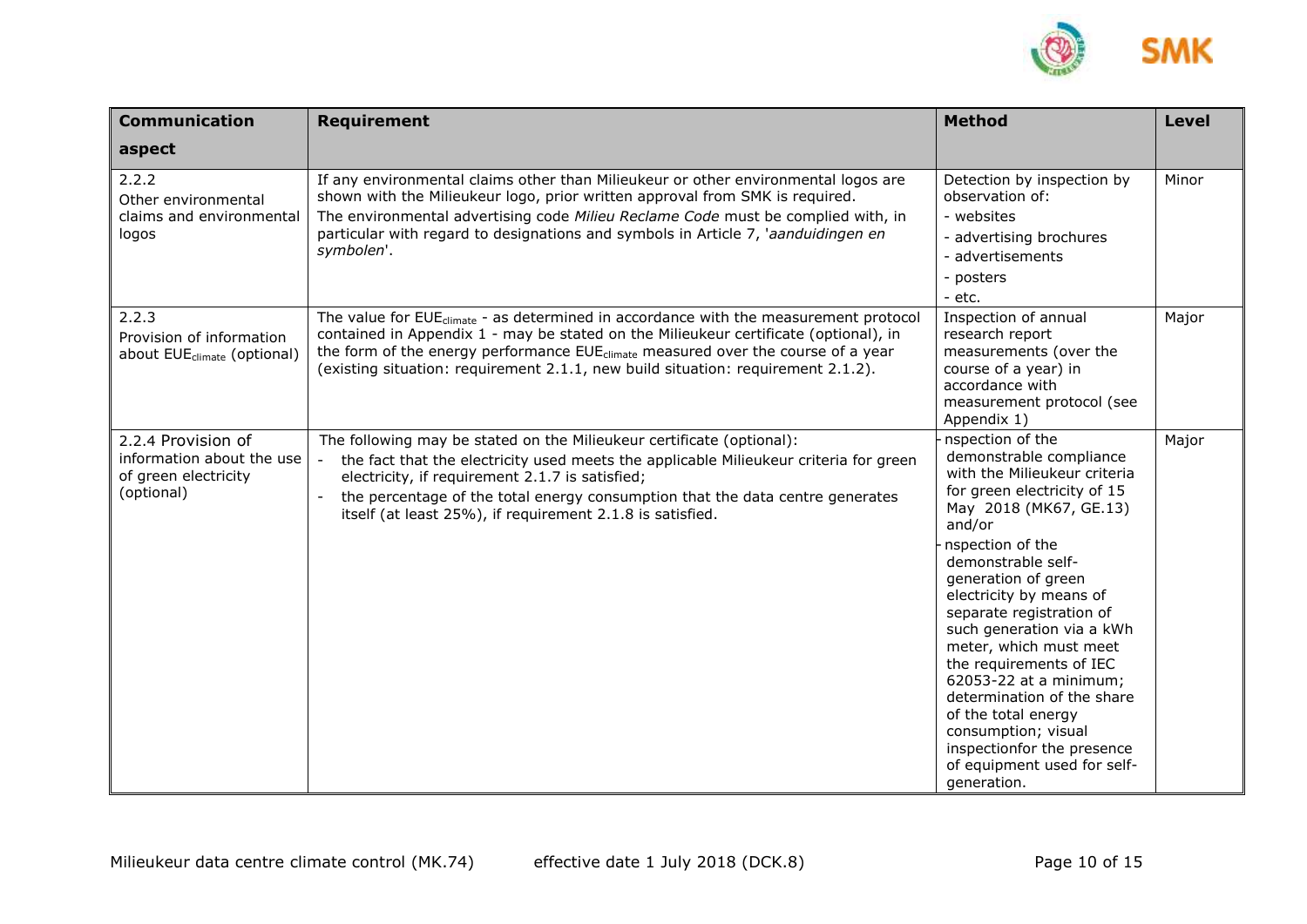

| <b>Communication aspect Requirement</b>               |                                                                                                                                                                                                                                                                                                                                                                                                                                                                                                                                                                                                                                                                                                                                                                                                                                                                                                                                                                                                                                                | <b>Method</b>                                                                                                                                                                                                                                                                      | <b>Level</b> |
|-------------------------------------------------------|------------------------------------------------------------------------------------------------------------------------------------------------------------------------------------------------------------------------------------------------------------------------------------------------------------------------------------------------------------------------------------------------------------------------------------------------------------------------------------------------------------------------------------------------------------------------------------------------------------------------------------------------------------------------------------------------------------------------------------------------------------------------------------------------------------------------------------------------------------------------------------------------------------------------------------------------------------------------------------------------------------------------------------------------|------------------------------------------------------------------------------------------------------------------------------------------------------------------------------------------------------------------------------------------------------------------------------------|--------------|
| 2.2.5<br>Provision of information<br>about Milieukeur | If only parts of the data centre, rather than the whole data centre, can meet the<br>Milieukeur requirements, the data centre must show explicitly in all its<br>communications which parts do and do not fall under Milieukeur.<br>On request the data centre must be able to provide a floor plan showing which parts<br>do and do not fall under Milieukeur.<br>If only certain parts of the data centre fall under the Milieukeur certification, the<br>following applies:<br>the uniquely numbered computer racks, hired or to be hired in this room<br>must be unequivocally linked to the floor plan;<br>such computer racks must be shown (whether or not anonymised) on<br>invoices and/or contracts.<br>Every year the Milieukeur holder must make a list (whether or not anonymised) of<br>customers who rent computer racks in the room that falls under the Milieukeur<br>certification.<br>If an informative text about a product with Milieukeur is published on the website,<br>prior written permission from SMK is required. | The certification body must<br>randomly check at the<br>annual inspection, via<br>invoices and/or contracts,<br>whether anonymised or<br>not, that there are no more<br>rack rooms hired under<br>Milieukeur certification that<br>what is in fact available in<br>terms of space. | Minor        |
| 2.2.6<br>Complaints file                              | The Milieukeur holder has a complaints file pertaining to Milieukeur products,<br>concerning as a minimum:<br>A documented procedure for registering complaints.<br>$\overline{\phantom{a}}$<br>An obligatory registration, handling and settlement of complaints about<br>$\overline{\phantom{a}}$<br>products/services with the Milieukeur logo / in direct relation to the<br>certification scheme in question.<br>Complaints recorded within two working days of receipt.<br>Complaint is recorded with serial number, date, complainant's name, brief<br>description of the settlement incl. time limit, date of settlement.<br>Registrations filed for two years.                                                                                                                                                                                                                                                                                                                                                                        | Inspection presence of and<br>adherence to execution of<br>procedure <sup>a)</sup>                                                                                                                                                                                                 | Minor        |
| 2.2.7<br>Changes in product<br>specifications         | The Milieukeur holder must, for control purposes, tell the CB of his intention to<br>change (specifications of) the certified product, or to carry out other changes which<br>may affect the conditions of certification <sup>b)</sup> .                                                                                                                                                                                                                                                                                                                                                                                                                                                                                                                                                                                                                                                                                                                                                                                                       | Annual reassessment<br>whether changes in product<br>specifications have been<br>passed on beforehand.                                                                                                                                                                             | Minor        |

a) In the event of a complaint the CB is entitled to instigate an independent investigation.

b) The CB will determine whether an additional investigation is necessary. If a change has been implemented which still needs to be investigated, the CB will suspend the certification. If a change is contrary to the certification conditions or outside the scope of the certification scheme the CB will terminate or withdraw certification according to the general procedure.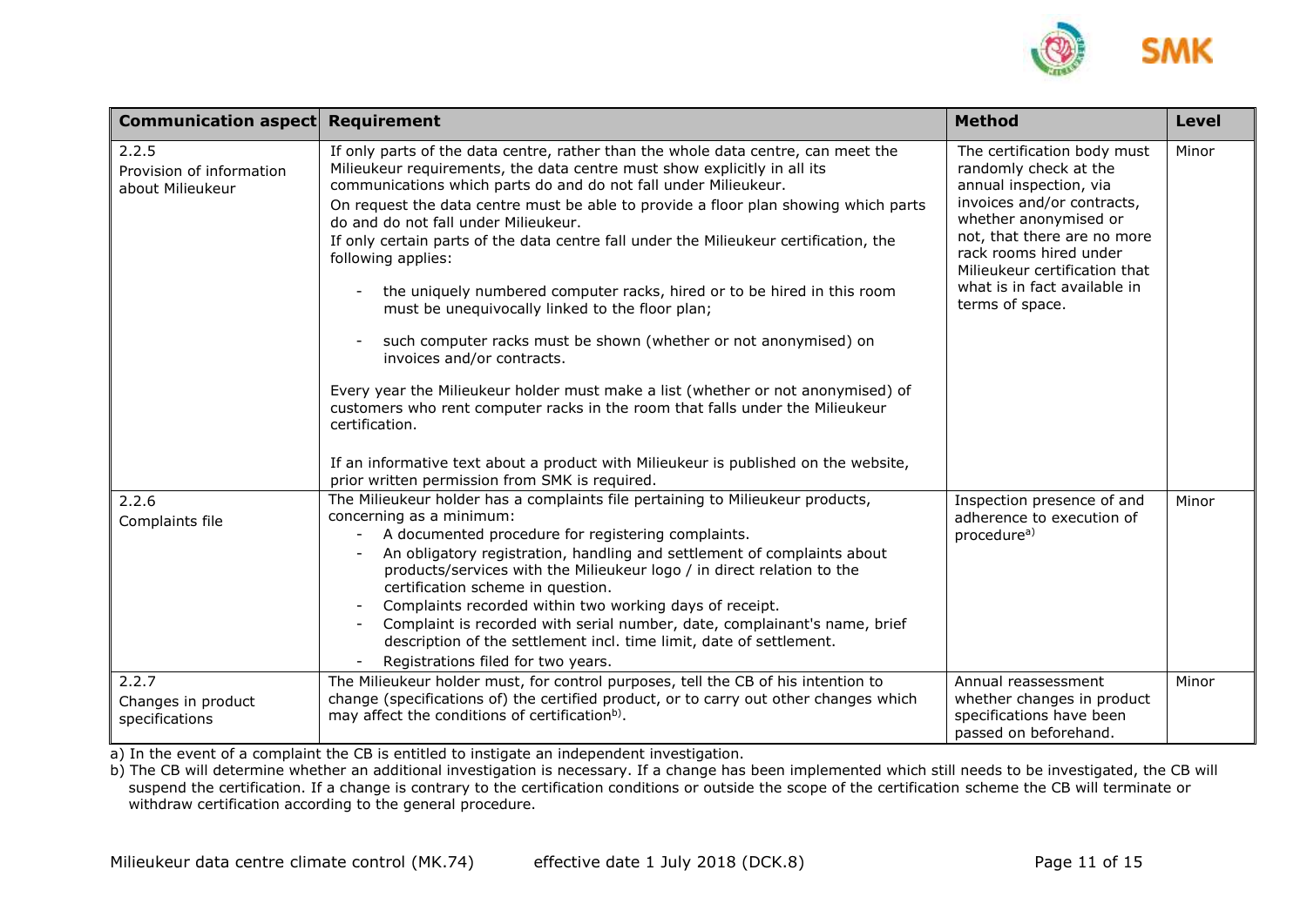

## <span id="page-11-0"></span>**3. Requirements for the certification procedure**

### <span id="page-11-1"></span>**3.1 Certification body's inspection method**

If reference is made to a 'standardized testing method', the sampling method and sample size shall also be according the 'standardized testing method'. If no sample size method is mentioned, the following applies (in general): two samples shall be taken; one of these samples shall be used for the purpose of determining the test results. The second sample shall serve as a reference sample in case the assessment results are questioned and doubted. The assessment report shall establish sufficient proof that the used samples are representative for the to-be-certified product. To this end, the sample shall be taken by the CB, or by an independent organisation under the supervision of, or commissioned by the CB. The CB possesses a documented procedure for taking and managing samples. The general inspector or product inspector concerned must be able to take samples according to this procedure. If questions arise on the test results, the results obtained with the analyses of the reference sample shall take precedence over the first test results.

If examination is based on administrative records of the applicant, the sample shall cover a period of at least one month.

A 'technical file' contains laboratory research carried out by third parties and/or data checked by a third party (and registered by the manufacturer) about the design, construction, specifications of materials, certification of suppliers, etc. When the applicant is required to provide declarations, documentation, analyses, test reports or other evidence to demonstrate compliance with the criteria, these may originate from the applicant and/or their supplier(s). Should all or part of the investigation focus on laboratory investigation, the CB must verify whether the laboratory concerned:

- is recognised by the Dutch Accreditation Council or an equivalent certifying body that is affiliated with the International Accreditation Forum (IAF), and/or the European co-operation for Accreditation (EA) according to ISO 17025 or an equivalent international standard. As part of this, at least the scope of the accreditation in terms of field of action, technology, and testing methods must correspond to the tests specified in this certification scheme
- or
- demonstrably complies with the applicable ISO 17025 standards. The CB maintains a record of laboratories that have not been accredited. This record includes a reasoning and account as to why these laboratories feature in the record. The CB carries out a test in these laboratories twice a year in order to ensure that the laboratory continues to operate according to the applicable ISO 17025 standards.

The CB uses a procedure which monitors and assesses how the laboratories operate. The concerned product inspector is able to identify any risks to the independence of the investigation.

Laboratory results received prior to the request for certification are valid for a maximum period of three years prior.

If necessary, the certification body may request additional documentation, carry out independent inspections or send a witness to a laboratory for verification purposes, or reference can be made to specific laboratory results. At the initial inspection the CB must determine that all the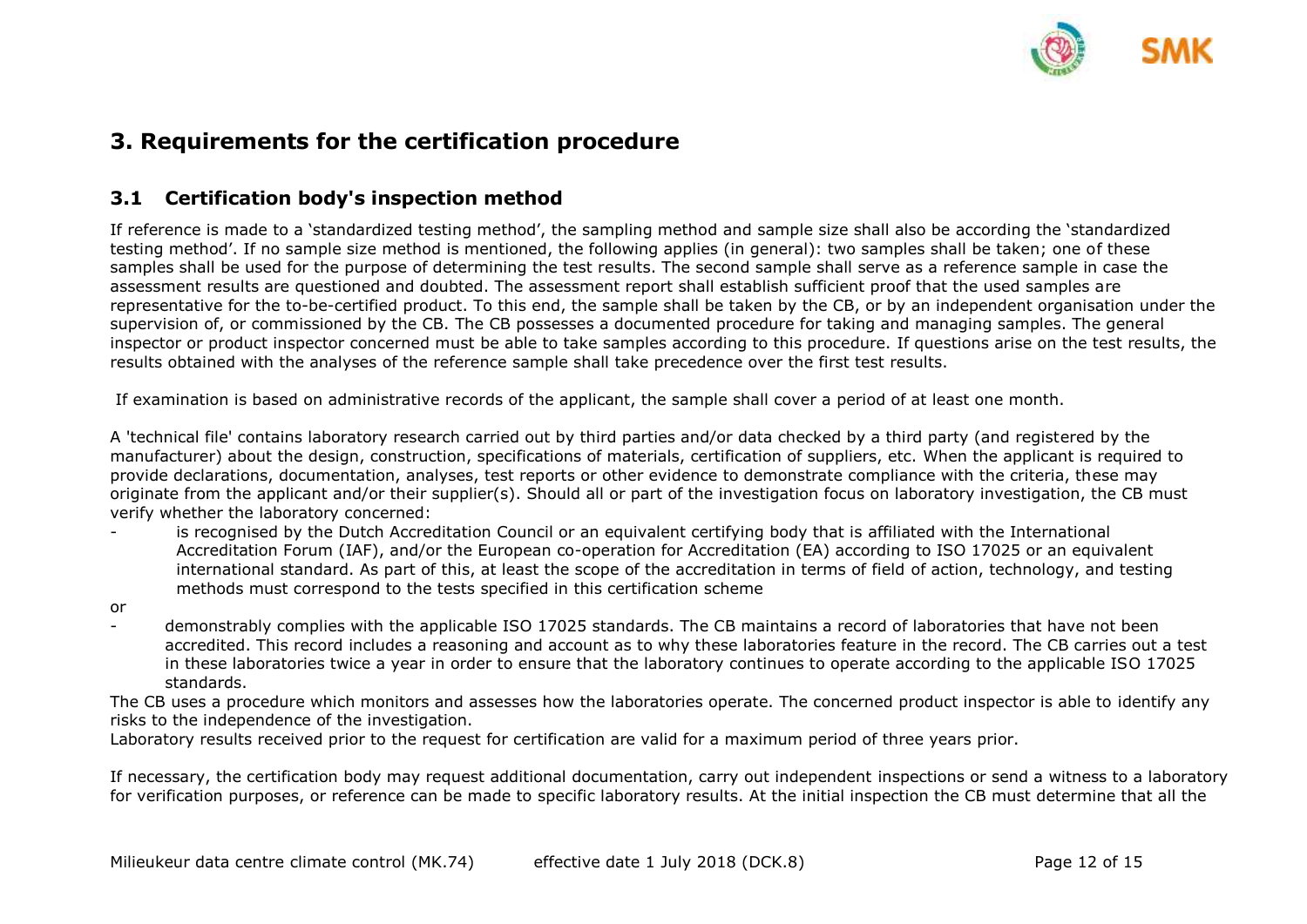

requirements have been met. Initial inspection that may consist of a number of part-inspections means the inspection prior to certification. Thereafter, an annual inspection must be held by the CB. It must be demonstrated at that it still concerns the same product.

It must be demonstrated at the annual inspection that it still concerns the same product. The energy performance must be checked annually for the purpose of the inspection report according to the measuring protocol (see Appendix 1). The certification body must also make random checks at the annual inspection, via invoices and/or contracts, whether anonymised or not, that there are no more rack rooms hired under Milieukeur certification than inspectionwhat is in fact available in terms of space (communication requirement 2.2.5). In every case, the complaints file must be assessed (communication requirement 2.2.6).

The inspection takes place by means of an inventory with, for example, raw materials, suppliers, identification/entry checks and checks on administrative data, for example in respect of procurement. After Milieukeur has been granted, business inspections can be carried out in the framework of controls.

### <span id="page-12-0"></span>**3.2 Certification body's assessment method**

For Milieukeur climate control at data centres, both **obligatory**, and **optional** criteria apply. **The applicant must comply at all times with all the obligatory criteria and a minimum of two optional criteria**.

The requirements are subdivided into three levels, **minor**, **major** and **critical major**.. A deviation established in the environmental requirements during the annual and interim inspections for this certification scheme constitutes a major deviation. A deviation concerning requirements 2.2.3 and 2.2.4 for the communications constitutes a major deviation. For the other communication requirements, a deviation is considered a minor deviation. In this certification scheme there are no deviations that constitute a critical major.

### <span id="page-12-1"></span>**3.3 Milieukeur certificate**

The following may be stated on the Milieukeur certificate (optional; requirements 2.2.3 and 2.2.4):

- a. the value for EUE<sub>climate</sub> as determined in accordance with the measurement protocol contained in Appendix 1 in the form of the energy performance EUE<sub>climate</sub> measured over the course of a year (existing situation: requirement 2.1.1, new build situation: requirement 2.1.2);
- b. if requirement 2.1.7 is satisfied, that the electricity used meets the applicable Milieukeur criteria for green electricity;
	- if requirement 2.1.8 is satisfied, the percentage of the total energy consumption that the data centre generates itself (at least 25%).

### <span id="page-12-2"></span>**3.4 Period of transition**

No transition period applies for this prolonged certification scheme. The CB shall issue certificates only on the basis of this scheme at the latest after three months from the effective date of the current schedule.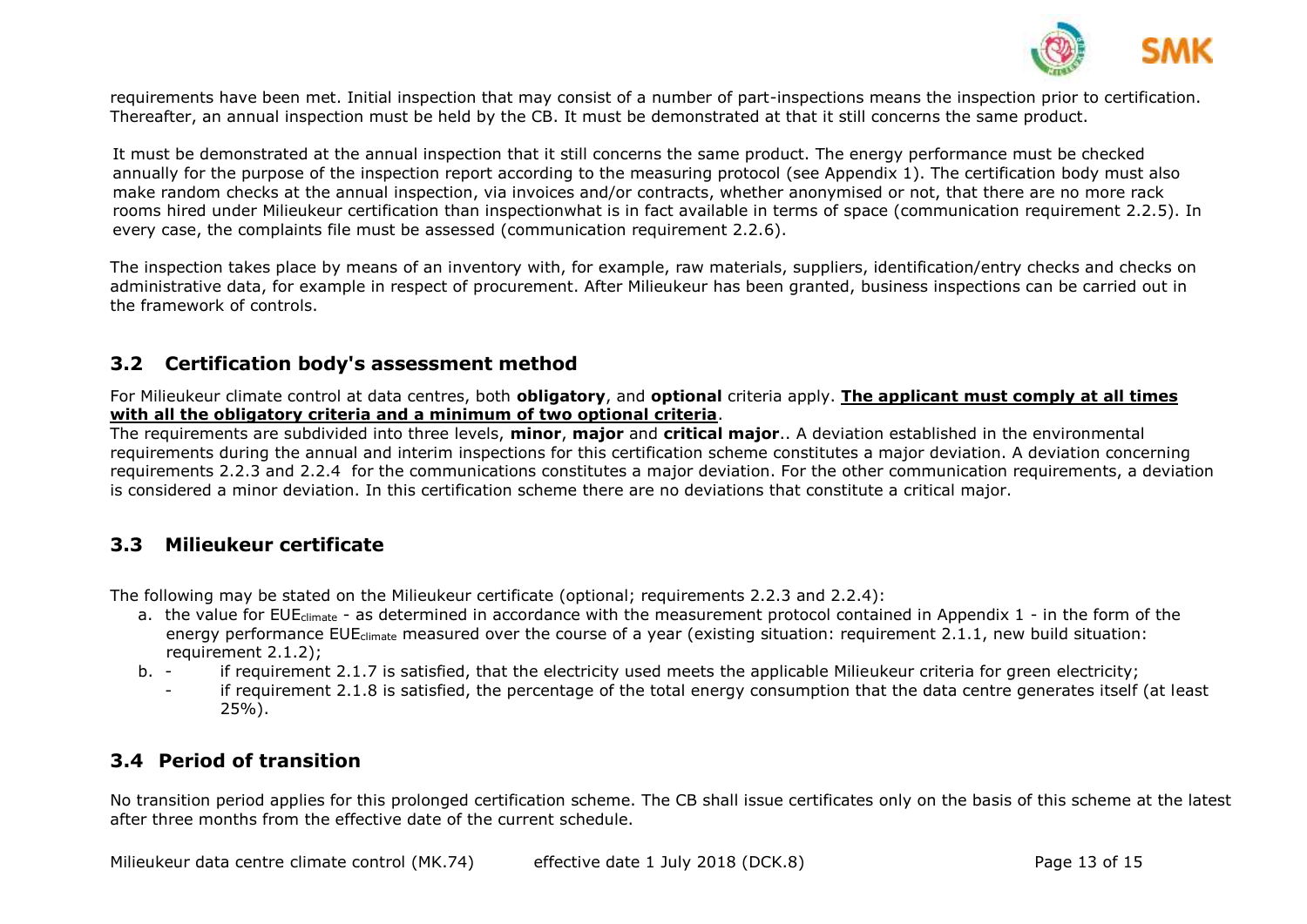

### <span id="page-13-0"></span>**Appendix 1 Measurement protocol EUEclimate, EUEtotal and water consumption**

The applicant or certificate holder of Milieukeur data centre climate control must use the following measurement protocol with regard to environmental aspects 2.1.1, 2.1.2 and 2.1.5:

- in the case of an existing situation:
- 1. the applicant must demonstrate by means of dated drawings that the data centre or the individual data rooms for which Milieukeur is being applied do not constitute a new build situation;
- 2. the applicant must present the results of measurements of the EUE<sub>climate</sub>, EUE<sub>total</sub> and the water consumption, measured during one year according to the measurement set-up below and calculated with the formulas below, to the CB; if the data centre has to perform such a measurement for the first time, the special 'Measuring protocol averages' must be used to determine at least the EUE<sub>climate</sub> and the water consumption, whereby a shortened procedure with a measurement during a period of two months is followed;
- 3. within 12 months after the Milieukeur certificate was awarded, it must be demonstrated on the basis of data measured over the course of a few months (Measurement protocol averages) that the EUE<sub>total</sub>, the EUE<sub>climate</sub> and the water consumption meet the requirements set. If this is successfully demonstrated, the Milieukeur certificate remains in effect;
- 4. after that, the results of the measurements (annual energy consumption or year-average capacities and annual water consumption) must be presented annually to the certification body in order to demonstrate that the requirements are still being met;
- 5. when circumstances are such that the data centre is in a partial-load situation<sup>1</sup> step 3 may be repeated one time: within 12 months after the Milieukeur certificate was awarded, it must be demonstrated on the basis of data measured over the course of at least two months (Measurement protocol averages) that the EUE<sub>total</sub>, the EUE<sub>climate</sub> and the water consumption meet the requirements set. If this is successfully demonstrated, the Milieukeur certificate remains in effect.

A situation is considered a case of partial load when the electrical installation uses less than 25% of the available capacity. In future revisions of the Milieukeur certification scheme, the situation in cases of partial load will be re-evaluated.

• in the case of a new build situation:

-

- 1. the applicant must present the results of measurements of the EUE<sub>climate</sub>, EUE<sub>total</sub> and the water consumption, measured during one year according to the measurement set-up below and calculated with the formulas below, to the Certification Body; if the data centre has to perform such a measurement for the first time (as is often the case with new-builds), the special 'Measurement protocol averages' must be used to determine at least the EUE<sub>climate</sub> and the water consumption, whereby a shortened procedure with a measurement during a period of two months is followed;
- 2. within 12 months after the Milieukeur certificate was awarded, it must be demonstrated on the basis of data measured over the course of at least two months (Measurement protocol averages) that the EUE<sub>total</sub>, the EUE<sub>climate</sub> and the water consumption meet the requirements set. If this is successfully demonstrated, the Milieukeur certificate remains in effect;
- 3. after that, the results of the measurements (annual energy consumption or year-average capacities and annual water consumption) must be presented annually to the certification body in order to demonstrate that the requirements are still being met;
- 4. when circumstances are such that the data centre is in a partial-load situation<sup>1</sup> step 2 may be repeated one time: within 12 months after the Milieukeur certificate was awarded, it must be demonstrated on the basis of data measured over the course of at least two months (Measurement protocol averages) that the EUE<sub>total</sub>, the EUE<sub>climate</sub> and the water consumption meet the requirements set. If this is successfully demonstrated, the Milieukeur certificate remains in effect.

A situation is considered a case of partial load when the electrical installation uses less than 25% of the available capacity. In future revisions of the Milieukeur certification scheme, the situation in cases of partial load will be re-evaluated.

 $1$  In a partial-load situation, the technical installations in a data centre or server room are used so little that these installations show poorer energy performance. This can come about, for instance, because the number of users/clients is limited in the beginning phase of a data centre, or the construction/delivery takes place in phases, or a major client leaves.